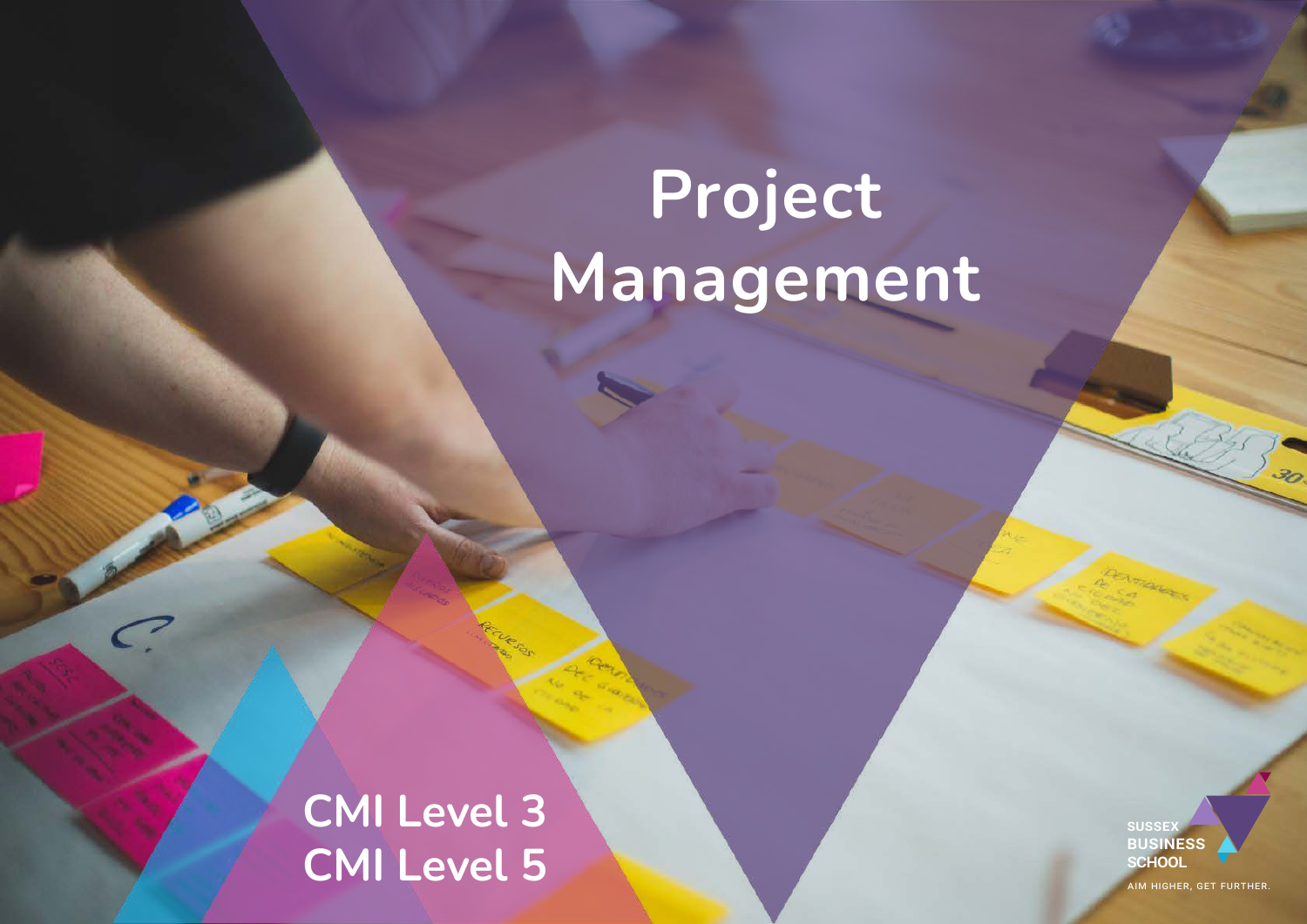#### ENTRY CRITERIA

Aged 18 or over and able to demonstrate sufficient capability at the right level to undertake the learning and assessment

#### **III** ACCREDITED BY **QUALIFICATION**

- Study at Level 3 Award in Project Management, or Level 5 Certificate in Project Management
- Accredited by the Chartered Management Institute (CMI)
- Nationally recognised: all credits earned are transferable to other university or college programmes within a similar discipline

#### DESIGNED FOR

The qualification has been designed for practising or aspiring managers in roles such as: Project Manager, Operations Manager, Divisional Manager, Department Manager, Regional Manager and Specialist Manager. The CMI Project Management courses are aimed at practising or aspiring managers and leaders who are typically accountable to a senior manager or business owner.

#### **BENEFITS**

- Improve your management skills and techniques, elevate your leadership skills
- Extend your skills and knowledge to embrace further project management disciplines
- Progress to higher levels of study within CMI qualifications
- Improve your career prospects and earning power

#### SUPPORT

- Self-study courses with dedicated support from CMI-approved tutors to provide support and assistance with assignments and study materials
- Delivered via Moodle and in collaboration with the CMI and Management Direct
- All course materials are available online 24/7

**CMI Level 3 & CMI Level 5 Project Management**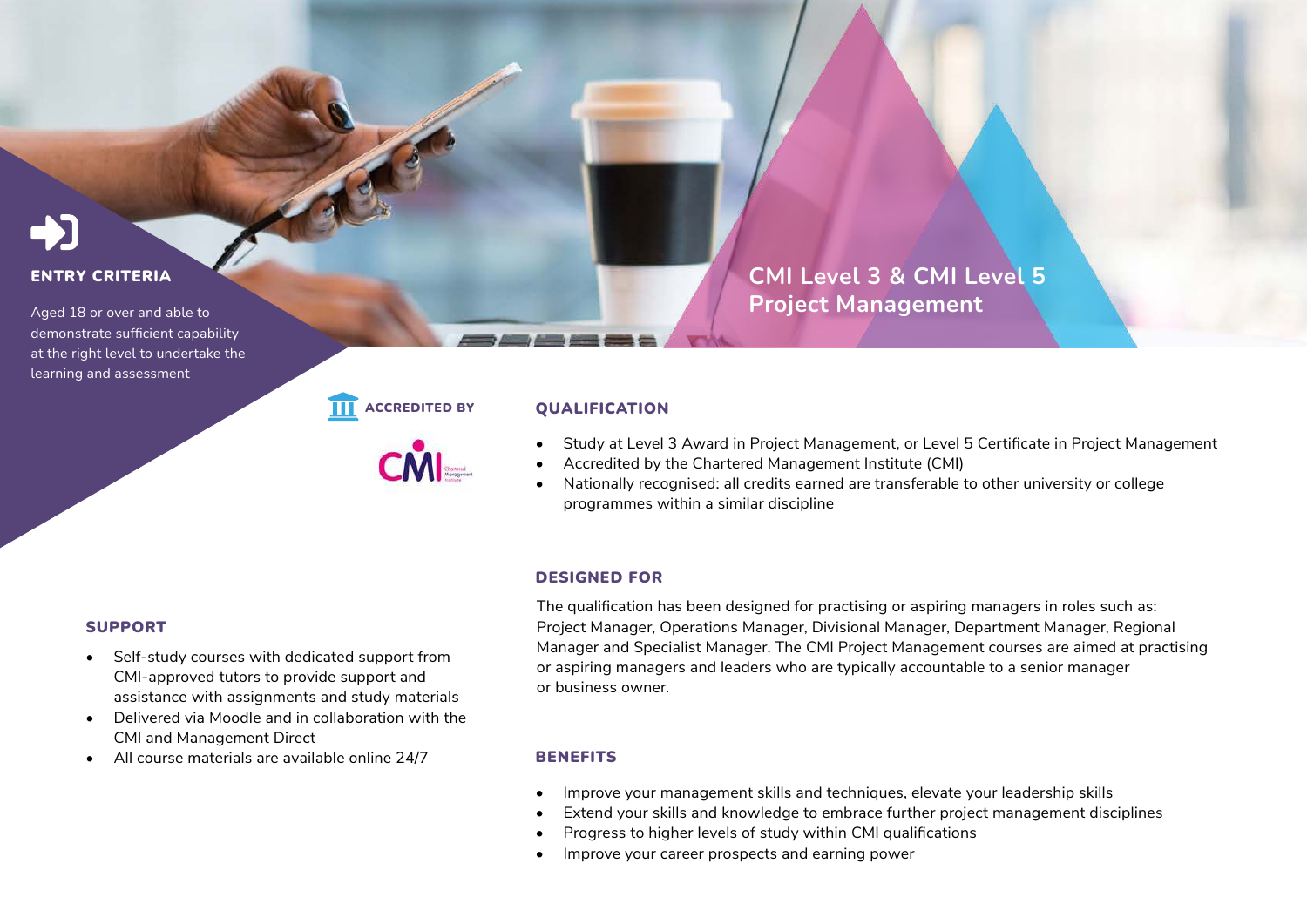

## **SELF STUDY INFO**

Each unit requires up to 8 weeks to complete, with 1-2 days of study per week



Level 3 Award is the shortest and most concise qualification consisting of one unit of your choice from the list below and typically taking between one and two months to complete.

**Project Management**

**CMI Level 3 & CMI Level 5**

#### COURSE UNITS

#### Level 3 Award

3001 Introduction to Project Management (TUT 60)

#### TOTAL UNIT TIME (TUT)

CMI qualifications consist of units, which have a TUT value that tells you roughly how many hours it typically takes to complete each unit.



Level 5 Certififcate provides a broad base of knowledge and skills, and cosists of two units of your choice from the list below and typically taking between two and three months to complete.

#### COURSE UNITS

#### Level 5 Certififcate

513 Managing Project to Achieve Results (TUT 60) 524 Conducting a Management Project (TUT 100)

#### COURSE ASSESSMENT

Completion of a written assignment per Unit (word count per assignment Level 3 2,000 to 2,500, and Level 5 3,500 to 5,000) No examinations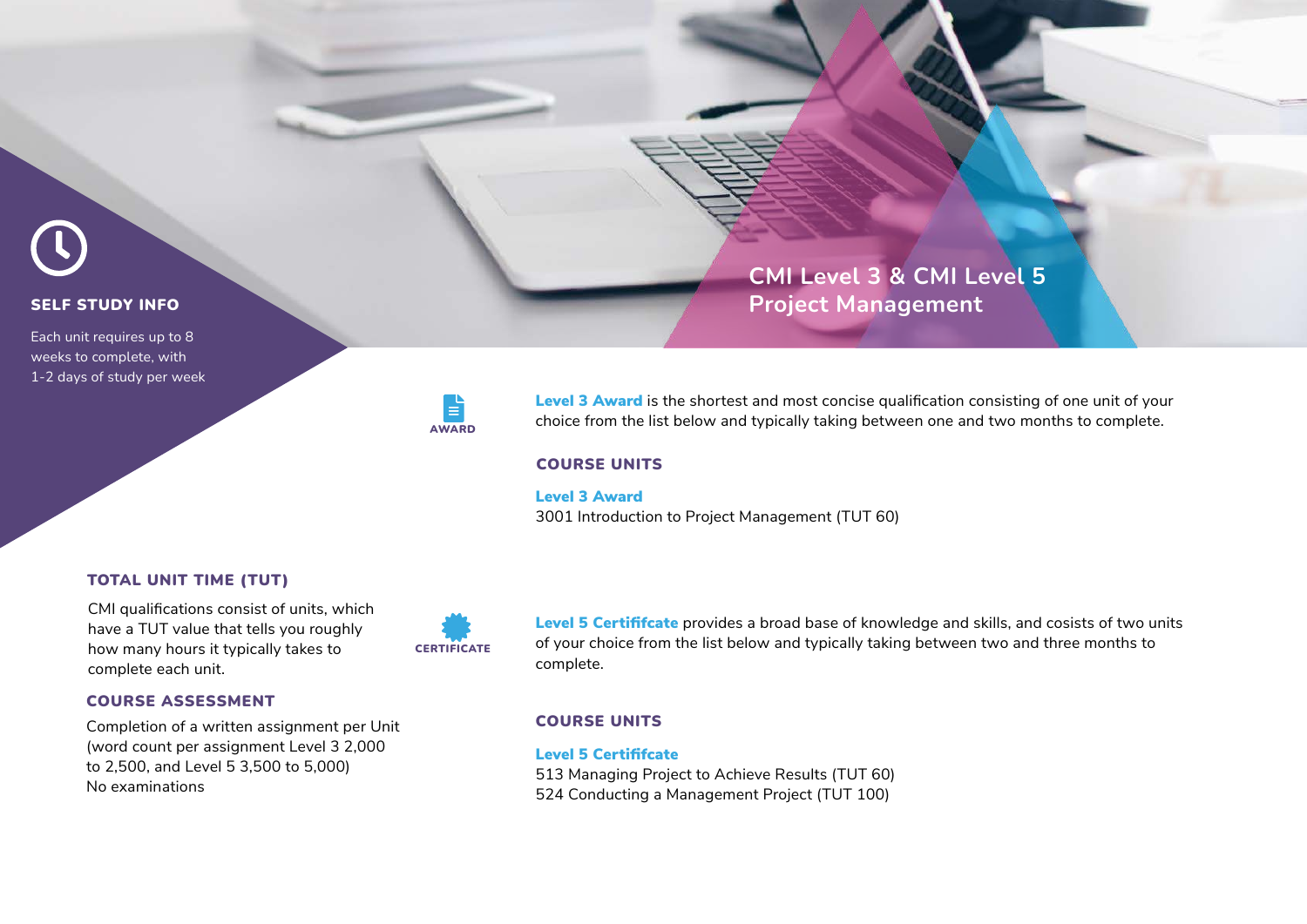#### BUYING OPTIONS

We offer payment options suited to any circumstances whether in full, monthly or one unit at a time.

## **CMI Level 3 & CMI Level 5 Project Management**

We offer multiple buying options for **Level 5 Certificate Course**, as well as options to purchase a course as a gift for someone else.



Includes CMI Registration Fee. **Total cost: £676.00**

Spread the cost of the course over 3 months period with 0%. Your first installment will include the CMI Registration Fee. First Payment £345.30 + 2 additional monthly payments of £165.30 **Total cost: £676.00**

Pay one unit at a time as you study. Your first payment will include the CMI Registration Fee and your first unit. You can then purchase your next unit in 8 weeks as you progress through your course. First Payment £428.00, second payment £248.00 **Total cost: £676.00**

#### HOW MUCH DOES IT COST

**Level 3 Award Course £362.00 including the CMI Registration Fee**

 $\bullet$ 

[Please visit our website](https://sussexbusinessschool.com) for special offers and to purchase any course.

All **individual units** are £248.00 per unit. **CMI Registration Fees:** Award £114 Certificate £180